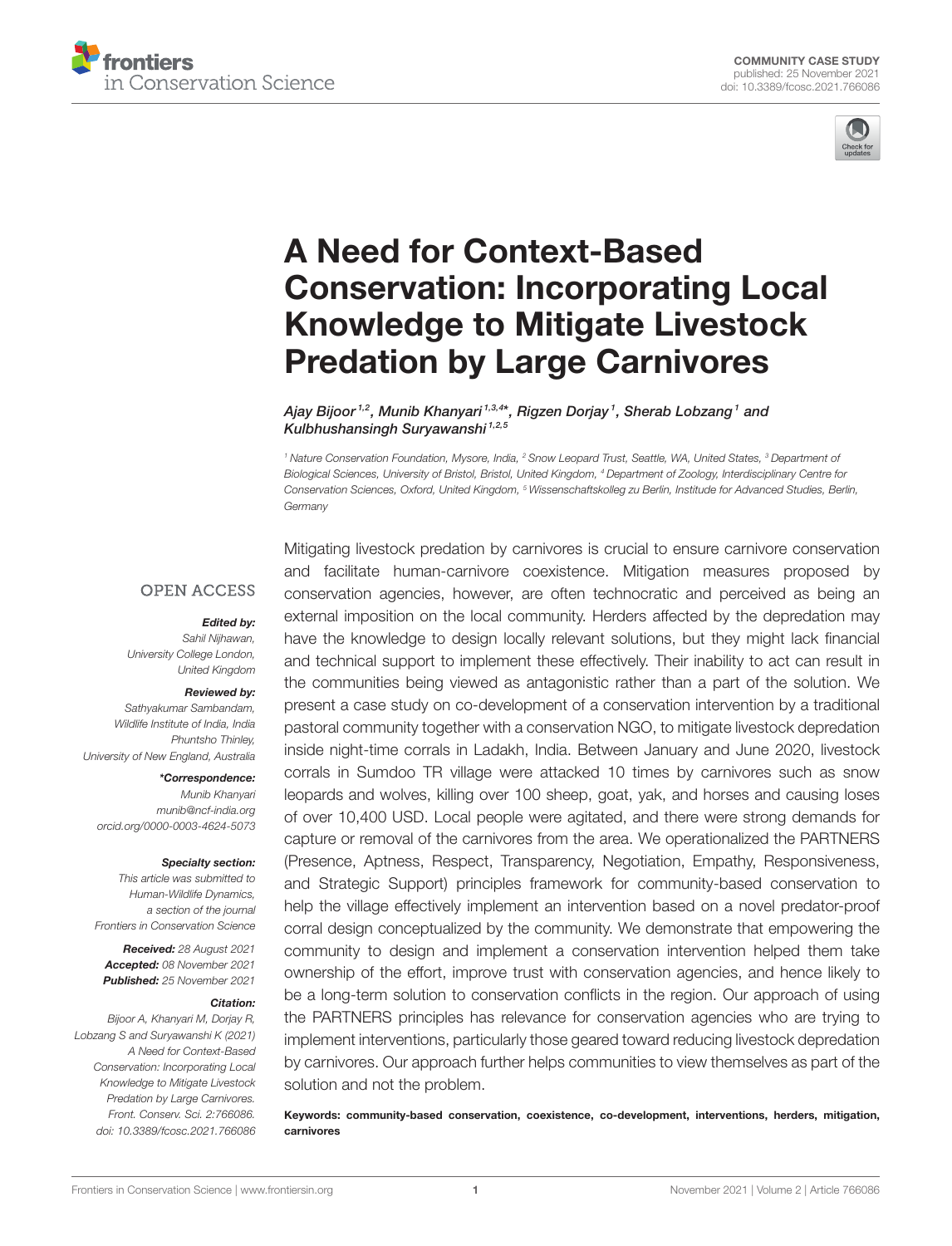# INTRODUCTION

Livestock depredation by carnivores is a conservation concern globally. It can cause severe economic and emotional trauma for livestock owners, and retaliatory killing of carnivores [\(Woodroffe et al., 2005;](#page-8-0) [Barua et al., 2013\)](#page-8-1). Mitigating livestock losses is crucial for conserving large carnivores and facilitating coexistence with people [\(Treves and Karanth, 2003\)](#page-8-2). The costs of coexistence, however, are often borne locally by the communities co-inhabiting areas with wildlife. Exclusionary conservation approaches like protected area-based approaches have often come with significant social cost and conflict. This has caused a further alienation of local communities turning potential conservation allies into adversaries [\(Lele et al., 2010\)](#page-8-3). Although numerous measures have been developed to prevent livestock predation, the decision on which measure to adopt is often taken by the government or conservation agencies with little or no consultation with the affected community. Inputs on technical feasibility and local relevance of such measures are seldom sought from local stakeholders, and their efficacy is rarely measured. Livestock herders may be able to design locally relevant solutions, but often lack financial and technical support to implement them effectively. This relegates affected pastoral communities to appear as part of the problem and not the solution.

Several non-lethal techniques are used by herders and government agencies to minimize livestock depredation by carnivores in livestock grazing pastures [\(Breitenmoser et al.,](#page-8-4) [2005\)](#page-8-4). These include use of guard dogs and avoidance of grazing in conflict hotspots [\(Breitenmoser et al., 2005\)](#page-8-4). Visual repellents (e.g., fladry, fox lights, strobe lights) and acoustic repellents (sirens) are also deployed (e.g., [Shivik et al., 2003\)](#page-8-5). However, the issue of livestock predation inside night-time pens is more serious because attacks in these pens often lead to surplus killing of livestock i.e., when carnivores kill several tens of livestock even when they cannot eat them all [\(Kruuk, 1972\)](#page-8-6). Such instances have a much bigger negative impact on herders than predation of a few livestock in the pastures. Interventions to protect livestock inside night-time corrals include fencing, ranging from building basic stone wall fences to those reinforced with electric fencing or netted fences (e.g., [Samelius et al., 2020\)](#page-8-7). While fencing is an effective intervention, there are challenges and limitations including the high cost, labor, and technical knowledge that is necessary for installation and maintenance [\(Kioko et al., 2008\)](#page-8-8). Maintenance of such installations proves challenging without sustained technical support or training imparted to those using the fences. Additionally, the effectiveness of such interventions is rarely tested [\(Samelius et al., 2020\)](#page-8-7). Collectively, local acceptance of fencing as a means to reduce depredation by carnivores can prove challenging if the affected herders cannot effectively manage the setup post installation. This can quickly lead to a perception that the intervention is ineffective.

The practical challenges of achieving effective community engagement are considerable [\(Waylen et al., 2010\)](#page-8-9) and are fraught with difficulties and ethical considerations [\(Chan et al.,](#page-8-10) [2007\)](#page-8-10). Often the opportunities and challenges of implementing effective community engagement are seldom discussed. There is a need for more case studies where conservation interventions are co-developed by affected communities as equal partners with conservation agencies (e.g., Govt., NGOs). This is particularly important and relevant in areas of the world where challenges of poverty, weak institutions, and poor governance exist simultaneously, further limiting the opportunity of local communities to participate in biodiversity conservation.

We aim to highlight the approach to implementing a conservation intervention to mitigate livestock depredation inside night-time corrals of a traditional pastoral community in a remote area of Ladakh, India. Here, we present a case study on how a predator-proof corral was co-developed and co-designed with local communities. We present the case study in light of the PARTNERS (Presence, Aptness, Respect, Transparency, Negotiation, Empathy, Responsiveness, and Strategic Support) principles for community-based conservation developed by [Mishra \(2016\)](#page-8-11) through 20 years of experience across the snow leopard Panthera uncia habitats of Central and South Asia. The eight PARTNERS principles for community-based conservation build on the ideas that have been developed in diverse fields such as applied ecology, natural resource management, health, social psychology, rural development, negotiation theory, and ethics. Please see [Mishra et al. \(2017\)](#page-8-12) for more details of the PARTNERS principles which are summarized in **[Table 1](#page-2-0)**. For ease of understanding the principles in a nutshell, they are as follows. **Presence** alludes to the immersion of conservation practitioners to better understand the social-ecological context of a community. **Aptness** encourages practitioners to identify locally relevant interventions. **Respect** urges establishment of equal partnerships with local community. **Transparency** highlights the importance of establishing an honest decisionmaking partnership with the community. **Negotiation** cautions against taking extreme positional or either-or stances in conflict mitigation. **Empathy** reminds practitioners that conservation and conflict mitigation is often one of many realities of the community. **Responsiveness** emphasizes that timely responses to events are crucial. Lastly, **strategic support** illustrates the importance of formalizing conservation interventions by working using a multi-sectoral approach, including with relevant government agencies.

Our case-study demonstrates how these principles can be used on the ground to co-develop conservation interventions together with local communities to minimize livestock predation by large carnivores. This approach has relevance for conservation agencies across the world who are trying to work together with local communities to implement interventions to reduce livestock predation by carnivores.

# PRE-INTERVENTION SCENARIO

### A Case Study From the Western Indian Trans-Himalaya

Across the mountain ranges of Central and South Asia, livestock depredation by snow leopards P. uncia, wolves Canis lupus and Lynx Lynx lynx is a concern for the local pastoralists [\(Jackson and Wangchuk, 2004;](#page-8-13) [Mishra et al., 2017;](#page-8-12) Samelius et al., [2020\)](#page-8-7). Spread over c. 17,000 km<sup>2</sup>, the Changthang region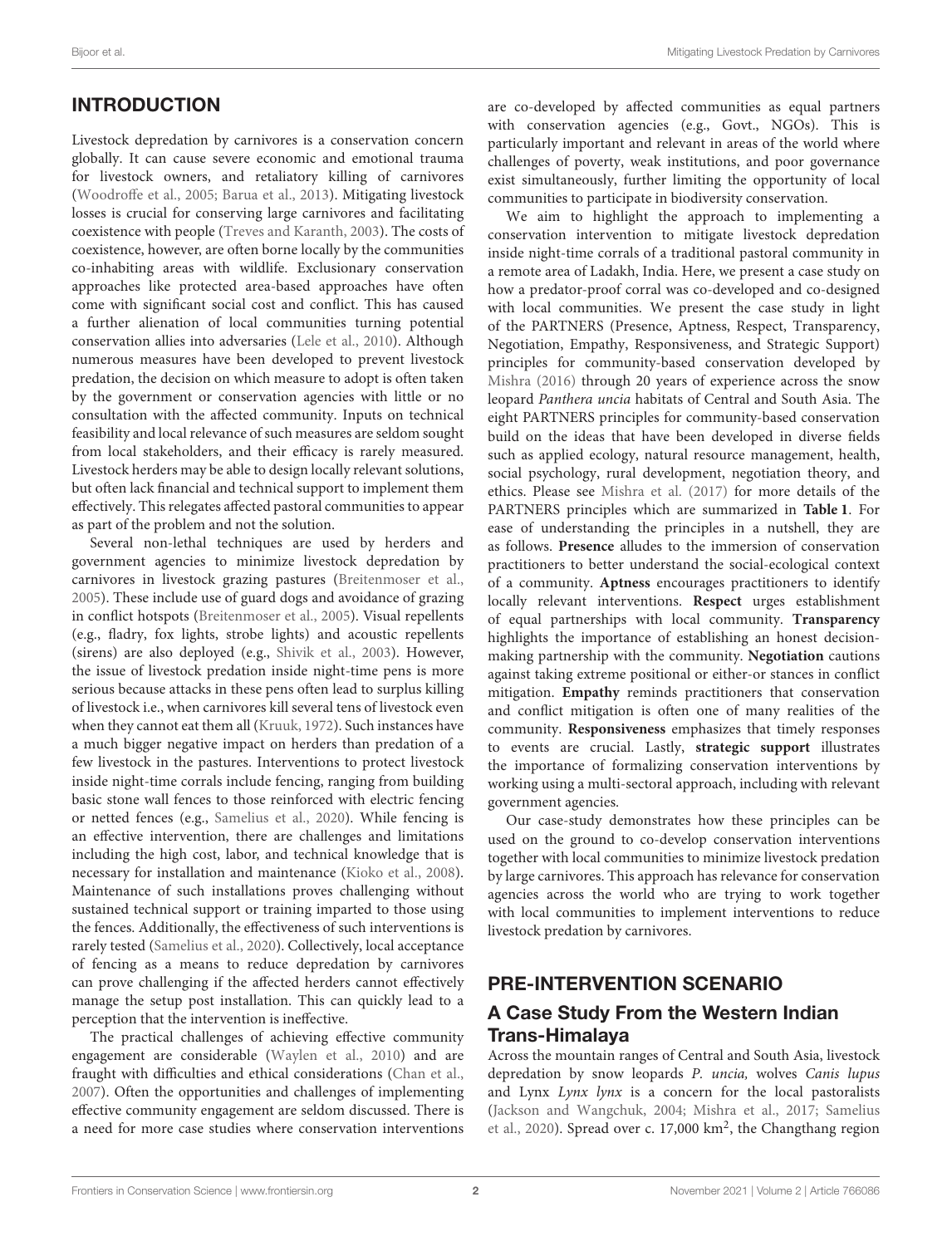| <b>Principle</b>  | <b>Description</b>                                                                                                                                                                                                                                                                                                                                                                                                                                                                                                   |  |
|-------------------|----------------------------------------------------------------------------------------------------------------------------------------------------------------------------------------------------------------------------------------------------------------------------------------------------------------------------------------------------------------------------------------------------------------------------------------------------------------------------------------------------------------------|--|
| Presence          | This principle highlights the importance of immersion by practitioners to gain a nuanced understanding of the community and their way of life in<br>order to build a resilient relationship.                                                                                                                                                                                                                                                                                                                         |  |
| Aptness           | Aptness centers on ensuring that community-based conservation programs are relevant and sensitive to the local context. This principle urges<br>practitioners to be mindful when scaling up and encourages practitioners to understand the local threats to the species or ecosystem of<br>interest, the ecology of the area, socio-cultural acceptance, the scientific basis of the proposed conservation interventions, the<br>social-economic situation of the community, and its culture and value orientations. |  |
| Respect           | It is easy for conservation practitioners to fall into the trap of viewing local communities as recipients of aid and themselves as providers. This<br>principle quards practitioners against such a pitfall while fostering partnerships with the local communities.                                                                                                                                                                                                                                                |  |
| Transparency      | This principle implies disclosure of one's goals and purpose. It is the conservationists' responsibility to clearly outline the shared conservation<br>objectives, norms and interventions, the roles/responsibilities of all involved, and, the rationale behind choices and their potential<br>effects-including any uncertainties.                                                                                                                                                                                |  |
| Negotiations      | Every community-based engagement requires negotiations to arrive at a joint agreement. The principle of negotiation encourages conservation<br>practitioners to embrace an integrative approach to negotiation that is grounded in shared information and interests, use of objective<br>standards, incentive building, and tangible stakes in the conservation interventions.                                                                                                                                       |  |
| Empathy           | This principle encourages practitioners to understand conservation from the perspective of local people. What may seem critical to<br>practitioners may seem trivial to the local communities. Thus, empathizing is to understand the local context. It encourages that practitioners<br>consider both rational and emotional aspects into decision making.                                                                                                                                                          |  |
| Responsiveness    | Given the dynamism of social-ecological systems, this principle reiterates the need to be responsive to changing threats to biodiversity, to<br>changes within communities, and to the need for addressing any shortcomings in conservation interventions. It also underscores the<br>importance of setting up mechanisms to monitor and periodically evaluate conservation interventions.                                                                                                                           |  |
| Strategic support | Governments are often a key stakeholder in conservation decision-making and interventions. This principle highlights the importance of<br>strategic government support to local communities. This can be through policy reforms, management planning and implementation of<br>interventions with proactive involvement of conservation practitioners, and legal support.                                                                                                                                             |  |

<span id="page-2-0"></span>TABLE 1 | The eight PARTNERS principles for effective implementation of community-based programs as defined by [Mishra et al. \(2017\)](#page-8-12).

*Where applicable, we have highlighted the use of these principles in our case study in brackets.*

of Eastern Ladakh is a high altitude rangeland that is inhabited by the Changpa people who practice nomadic pastoralism. This sparsely populated region is home to 22 pastoral villages. Between January and June 2020, 24 instances of small and large livestock depredation by predators (snow leopard, wolves and lynx) were recorded from this region, and 14 of these were incidents of surplus killing inside night-time corrals i.e., when carnivores kill a great many more animals than can possibly be consumed at the time. A single herding community in Sumdoo Tibetan Refugees (TR), consisting of 68 herders (**[Figure 1](#page-3-0)**), reported 12 instances of livestock predation, and 10 of these were instances of surplus killing inside night-time corrals (**[Supplementary Material 1](#page-7-0)**). A total of 102 small-bodied livestock (sheep and goat), 11 yak and two horses were killed in these incidents amounting to a financial loss of c. INR 0.7 million (USD 10,400). Unsurprisingly, the villagers of Sumdoo TR demanded the capture and removal of these carnivores by the Department of Wildlife Protection. A common preventive intervention to this problem is the reinforcement of vulnerable night-time corrals to make them predator-proof. While this intervention has been occurring in Ladakh for over a decade, facilitated by the Department of Wildlife Protection, Sheep Husbandry Department, and various conservation organizations (e.g., [Jackson and Wangchuk,](#page-8-13) [2004;](#page-8-13) [Maheshwari and Sathyakumar, 2019,](#page-8-14) [2020;](#page-8-15) [Bhatia et al.,](#page-8-16) [2021\)](#page-8-16), our primary aim is to highlight how conservation interventions can be done collaboratively with communities; as often local communities are recipient of interventions rather than being equitable partners in developing and implementing them.

#### Study Area

The village of Sumdoo TR (**[Figure 1](#page-3-0)**) is located in the Changthang region of Ladakh with 68 predominantly pastoral households. The topography is primarily characterized by undulating terrain interspaced with rugged regions with elevation ranging from 4,000 to 6,000 m. This region is characterized by extreme cold and frigid winters, high aridity, and strong winds. Owing to the relatively low temperatures and low precipitation, the primary productivity is low as well (Rawat and Adhikari, [2005\)](#page-8-17). The growing seasons is restricted to a few months in the summer (June–August) and the vegetation is characterized as dry alpine steppe. The large mammals of the area include Blue sheep Pseudois nayaur, Tibetan Wild Ass Equus kiang, snow leopards, wolves, and lynx.

The people of Sumdoo TR are ethnically Tibetan. At large, the 68 households are of similar socio-economic background, albeit with some variation which is reflected predominantly in the type of livestock owned. Usually households with smaller holdings were socio-economically worse-off relative to those with larger holdings. While largely pastoralists, most households engage in agriculture which is primarily for livestock fodder during winter.. Unlike other regions in Changthang like Korzok and Hanle, tourism isn't a mainstay of the people of Sumdoo TR.

Livestock herds in Sumdoo TR are managed at the household level and primarily comprise of Changluk sheep and Changra goat. The Changluk sheep, a breed indigenous to Changthang, is predominantly used for meat, while the Changra goat yields the pashmina/cashmere fiber that is sold to prospective buyers (Singh et al., [2013\)](#page-8-18). The herders move through the year along with their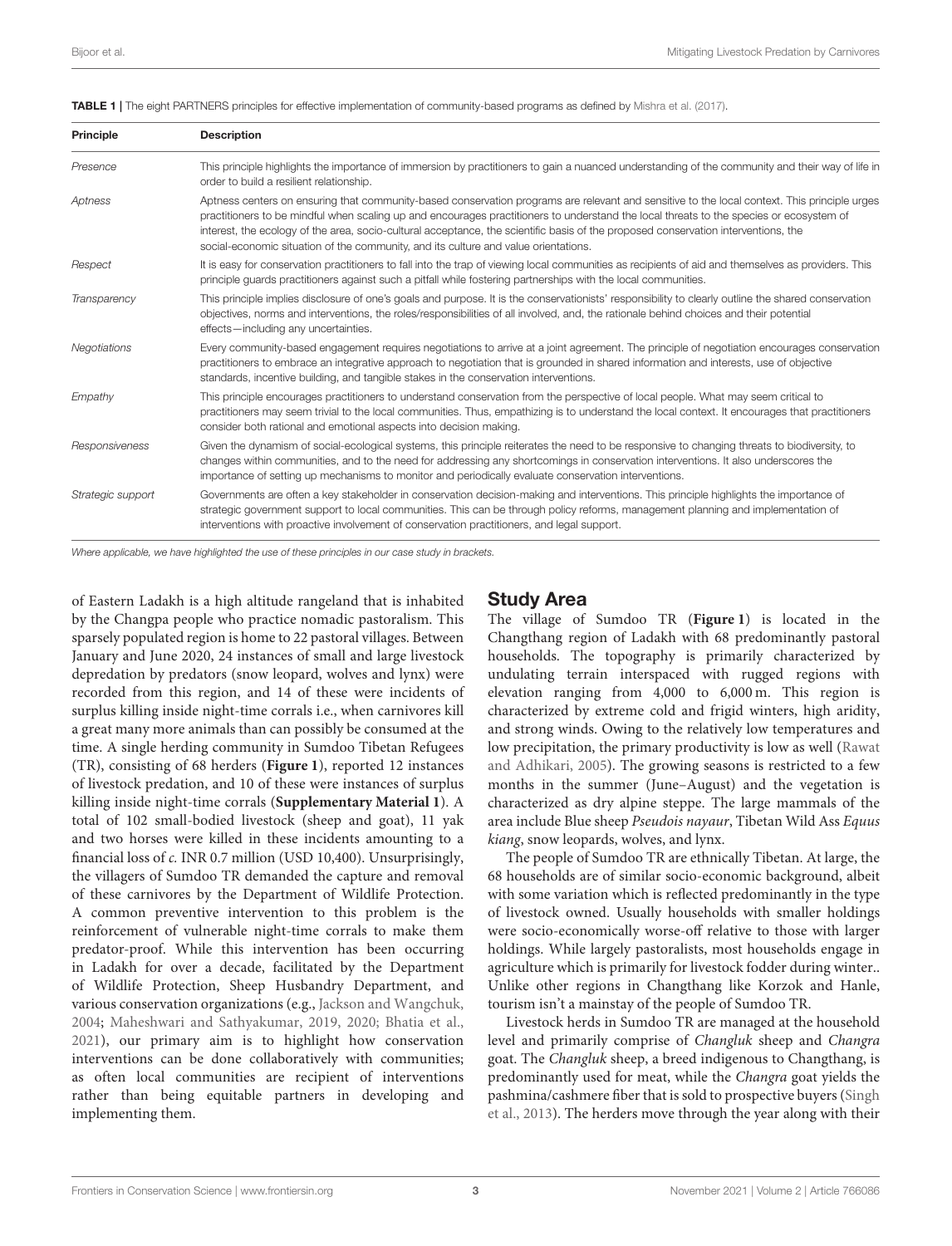

<span id="page-3-0"></span>flocks following a fixed path, spending between a few weeks to a few months in the pastures that are communally accessed by the entire community. The sheep and goat are herded during the day and bought back to night-time corral. Other livestock such as yaks and horses are also kept. These are predominantly free-ranging and only bought back to the village for plowing in the case of yaks, riding and trekking in case of horses, or during severe winter conditions for both.

While the Department of Wildlife Protection and different conservation agencies have engaged in various conservation interventions including predator-proofing of corrals across Ladakh, from our knowledge no such engagement had previously occurred in Sumdoo TR from conservation agencies. The lack of previous conservation engagement along with prevalent negative interactions with predators was the primary reasons we chose to engage in Sumdoo TR. In June 2020, we (members of the NGO Nature Conservation Foundation—NCF led locally by RD and SL) met officers of the Department of Wildlife Protection and jointly decided to initiate work with the Sumdoo TR community (**Strategic Support, Responsiveness; for emphasis, we have indicated the relevant PARTNERS principle being used**).

## Positionality of Stakeholders

Agro-pastoral communities across the Central and South Asian mountains have economic and emotional linkages to their livestock. Many of them have been living in these regions for several millennia [\(Mishra et al., 2017\)](#page-8-12). Most of these rangelands are outside formal strictly Protected Area network, therefore, people and wildlife tend to live in close proximity [\(Mishra, 2016\)](#page-8-11). This is true for the villagers of Sumdoo TR as well. Locally, while there are some positive symbolic associations of predators such as snow leopards and wolves, these are overwhelmingly limited compared to negative sentiments because of their tendency to prey on livestock [\(Bhatia et al., 2021\)](#page-8-16). Consequently, herders often retaliate against carnivores to protect their livestock [\(Suryawanshi et al., 2013\)](#page-8-19).

The Department of Wildlife Protection in Ladakh is the primary government agency responsible for wildlife protection and conservation. They have primarily a legislative and enforcement role. However, administering all of Ladakh (c. 60,000 km<sup>2</sup> ) with a small team, in difficult field conditions, and with limited resources, is challenging. NCF's team comprised of conservation practitioners from Ladakh and other parts of India. Both the members (RD and SL) that worked directly with the local community are Ladakhi, while three non-local members (AB, MK, and KS) gave inputs and guided the process over a series of audio calls. Each of the local and non-local members have over 5 years of experience working across the Indian trans-Himalayas. NCF's overall aim is to partake in socially responsible conservation which in our context includes facilitating positivehuman relationships [\(Mishra et al., 2017\)](#page-8-12).

# THE INTERVENTION

# Co-designing the Intervention

Having engaged in predator-proofing of over 100 corrals with several communities in Ladakh and Himachal Pradesh over the past decade, we were aware that pre-determined corral designs can be built quickly and efficiently. However, not factoring in the communities' views in implementation could also lead to the community questioning the effectiveness of the intervention and continuing their demand for removal of the carnivores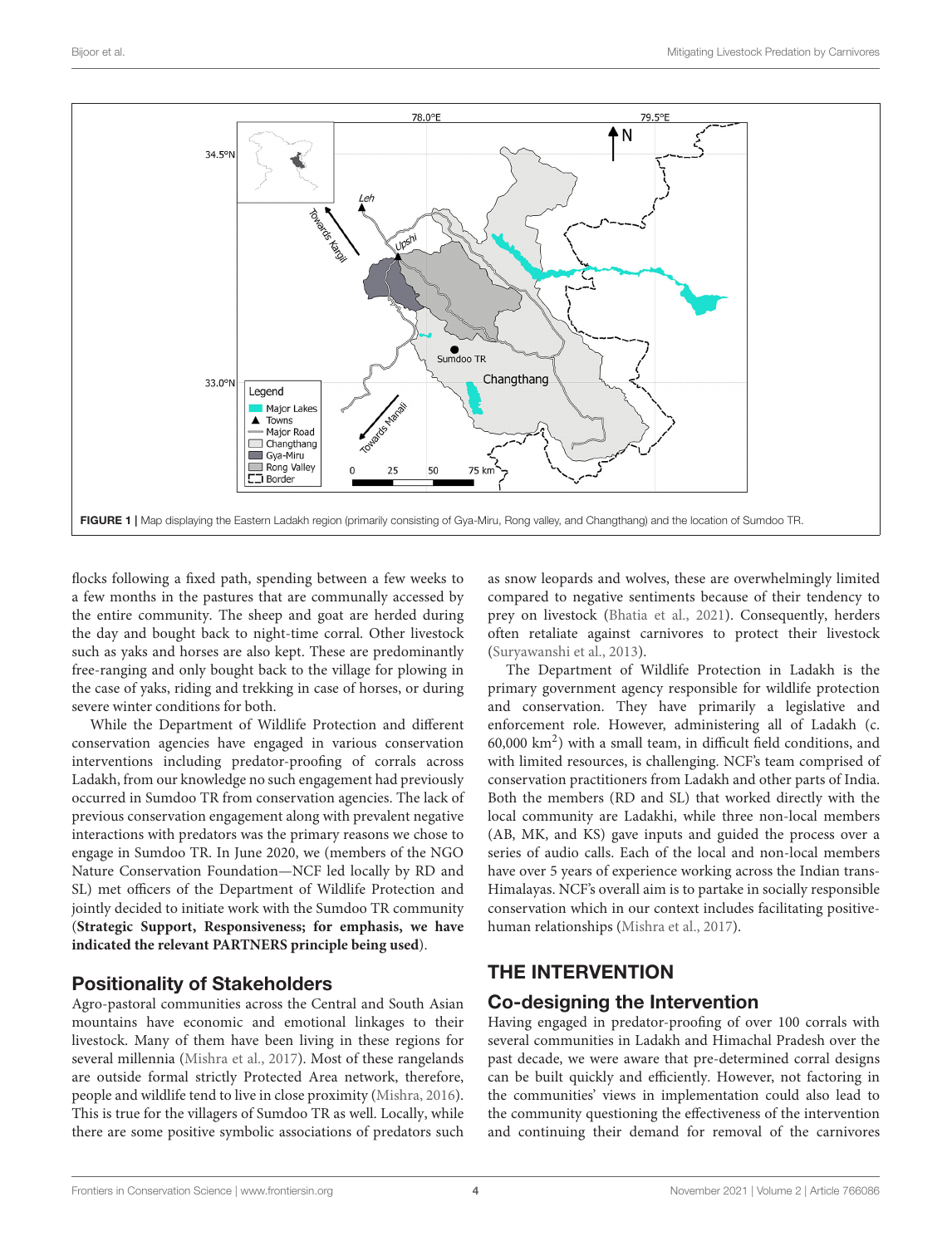from the region. This is problematic, not least because relocated predators are known to cause higher incidence of negative human–wildlife interactions [\(Athreya et al., 2011\)](#page-8-20). Persistence of this situation could also lead to long-term distrust between the community and conservation agencies. An ineffective corral design can affect the health and well-being of the livestock and in some cases fail at preventing depredation (**Empathy**). Our efforts in Sumdo TR were guided by multiple Focus Group Discussions (FGD) [\(Nyumba et al., 2018\)](#page-8-21) while ensuring that views of all the community members were sought and taken into consideration at every step along the way (**Aptness**, **Respect, Negotiation**).

We (RD) started by meeting the village heads to explain our intentions (**[Figure 2A](#page-5-0)**). The discussion was subsequently expanded to include the whole village to ensure that everyone could participate (**Respect**). These two meetings over the span of 2 days formed the basis for the community engagement. We ensured clarity in communication, i.e., we wanted to understand existing conservation conflict and subsequently assess how we could jointly identify and implement a preventive solution (**Transparency**). We also spoke about various interventions that are used to mitigate impacts of livestock depredation in other agro-pastoralist communities in the trans-Himalayas (e.g., reinforcing corrals and community-run livestock insurance programs). These meetings confirmed that snow leopard and wolves had caused depredation in night-time corrals, and reinforcing them would be the most effective solution. Corrals in winter pastures seemed particularly vulnerable to depredation (**Aptness**). Due to resource and time limitations, we mutually agreed to reinforce/rebuild corrals in the winter pastures that were at a higher risk of being attacked by predators (**Transparency, Negotiation**). Community members agreed that predator-proofing of corrals could help, but only if the design was locally relevant (**Aptness**). The people of Sumdoo TR constituted a committee of four people from the village who were to lead the discussions on behalf of the community. This committee was tasked with coordinating the effort with NCF and discussing key points with the entire community so that fair decisions could be taken through community-level consultations (**Transparency**). An experienced NCF staff from Ladakh (RD) led the entire effort thus building trust from the outset (**Presence**).

Herders highlighted that they bred Changra goats to produce pashmina (cashmere) wool. They listed specific design requirements for the corrals to ensure the health of their animals and wool production: (i) the chilly winter winds facilitate wool growth hence it was important for structures to allow breeze to circulate; (ii) since this region receives snowfall, it was critical that the structure prevented snow from collecting within the corral and allow the wind to blow it off. A logistical challenge was that this region has very few stones—a key resource that is necessary for constructing the walls of the coral. The design had to be such that requirement of stones was minimum. These requirements were specific but needed careful consideration (**Aptness**). In the third meeting with the community, we shared designs from our experience and from conservation science literature (e.g., [Samelius et al., 2020\)](#page-8-7), and discussed the benefits and shortcomings of each (see **[Supplementary Material 2](#page-7-0)** and **[Table 2](#page-5-1)**). During this meeting, herders also provided designs based on their personal experiences and local understanding. The herders developed a design that was inspired by the shape of tent, one that requires less construction, provides better access to sunlight, and allows for wind to pass through the structure (**[Figures 2D,E](#page-5-0)**). Key components of this design were essentially that sunlight could enter in the day to dry the soil inside and shorter walls so that wind can blow. All the designs were collated and tabled before the corral-building committee in order to start a wider consultation with the community (**Transparency**).

#### Arriving at the Solution

In the fourth meeting, we held a round of discussion with the corral committee of the village to identify the optimum design for the corrals. It was evident that the design suggested by the herders was the most suitable while the other options would either prove suboptimal or difficult to implement (**Negotiation**). Line drawings of this new design were made and vetted by experts of snow leopard and wolf ecology from the Snow Leopard Trust (**[Figure 2D](#page-5-0)**). This was done as an additional means to triangulate the **aptness** of the new design. Interestingly, the experts' knowledge on snow leopard and wolf behavior with respect to depredation corroborated with the knowledge of the herders. To check for the structural soundness, we also took advice from local civil engineers and fabricators in Leh—the regional headquarter (**Aptness**). These inputs provided critical adjustments to the design and were also crucial in accurately estimating their cost.

Based on the estimated costs, in the fifth meeting, we mutually agreed to start the effort with the construction of seven corrals. The community helped decide which seven corrals would be re-built based on their perception of risk of depredation and their size. Led by the village headman and the corral committee, the villagers produced a list of most vulnerable corrals in the village. As corral sizes are linked to livestock number, which in turn reflects the socio-economic status of a household in Sumdoo TR, the village headman, and members of NCF negotiated with villagers to factor in corral sizes along with risk to predators in producing the vulnerable corral list (**Negotiation**). Corrals of different sizes that were at high risk were chosen for predator-proofing, so that this could prove a useful test case. In Sumdoo TR, each corral belongs to an individual family. Four of these corrals were built in or near the village in relatively flat terrain, while three were built close to cliffs in rugged regions. These seven corrals housed 1,840 sheep/goat, which accounted for nearly 15% of the total livestock in the village. A written agreement was prepared in Ladakhi (the local dialect of Tibetan) between the community and NCF (**[Figure 2C](#page-5-0)**) outlining timelines, milestones, and the responsibilities that each would, respectively, fulfill. NCF was responsible for providing fabricated materials and its transportation, while the herders were responsible for construction of the corrals (**[Figure 2B](#page-5-0)**). If a selected corral owner did not follow timelines, the corral committee had identified backup corrals that would be supported through this pilot effort. A copy of the agreement was kept with the community, while another copy was kept with NCF (**Transparency**).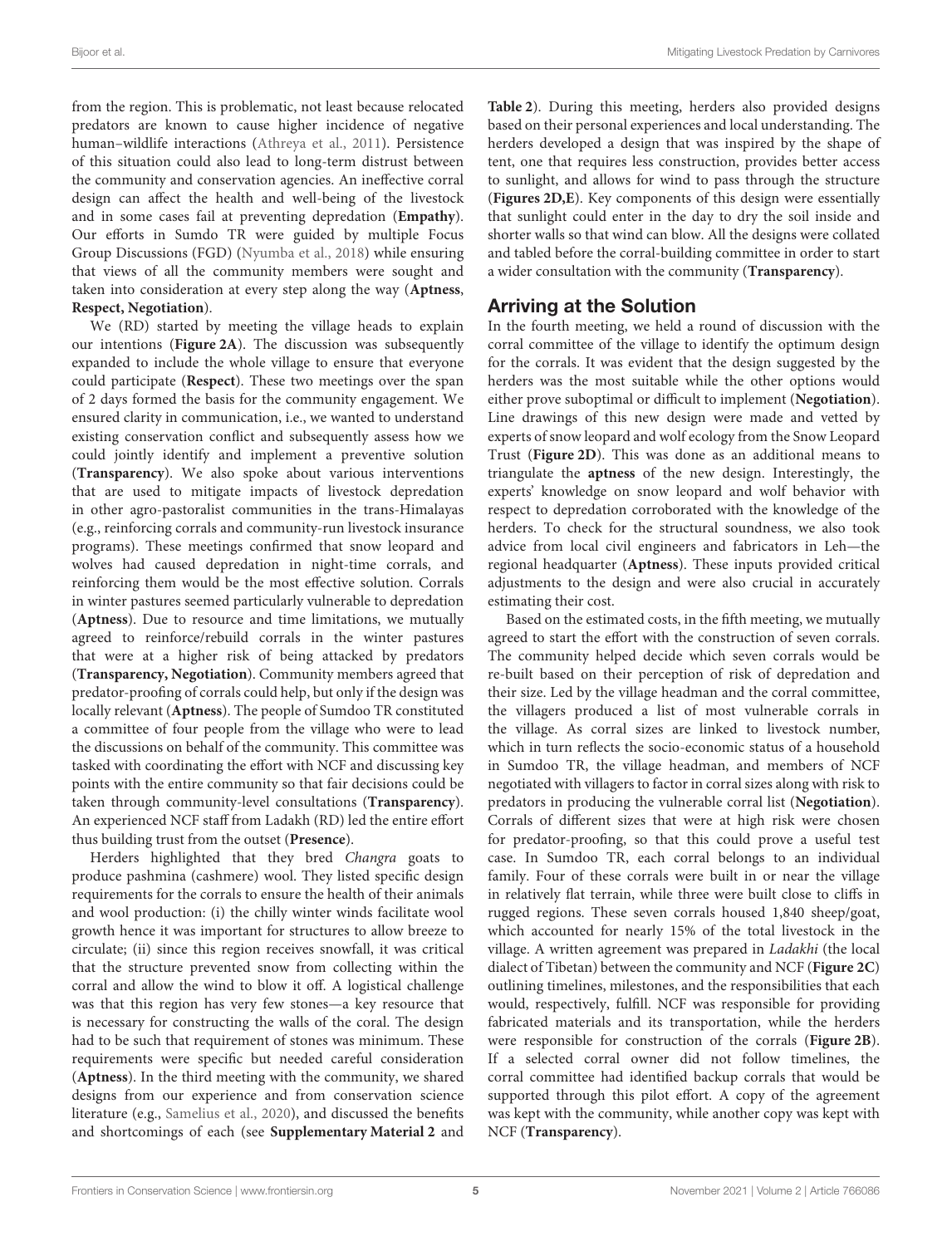<span id="page-5-1"></span>TABLE 2 | Reports the benefits, challenges, and arrangements required for each designs, in particular in the Changthang region of Ladakh.

| Design                        | <b>Benefits</b>                                                                                                                                                                                                                  | Challenges                                                                                                                                                                                                                                                                                                                                                                                   |
|-------------------------------|----------------------------------------------------------------------------------------------------------------------------------------------------------------------------------------------------------------------------------|----------------------------------------------------------------------------------------------------------------------------------------------------------------------------------------------------------------------------------------------------------------------------------------------------------------------------------------------------------------------------------------------|
| Traditional                   | Tested design that has been used successfully in other<br>parts of Ladakh<br>Simplicity of design                                                                                                                                | Needs large quantity of stones to build the walls.<br>The structure could reduce or completely prevent wind<br>through the corrals.<br>High walls may reduce access to sunlight inside the<br>corral during winter.<br>Soil inside the corral likely to remain wet due to lack of<br>sunlight, livestock could be prone to disease.                                                          |
| Tent                          | Design proposed by the herders and NGO partner<br>checked its potential efficacy through ecological experts.<br>The proposed design was also validated by engineers for<br>its structural strength.<br>Fulfills all requirement. | Untested design that needed piloting.<br>Needed to be constructed under skilled supervision<br>since design elements required attention to detail and<br>structural strength.                                                                                                                                                                                                                |
| Fenced Samelius et al. (2020) | Simple design, tested successfully in another region.<br>No additional construction of structures required in areas<br>of undulating terrain, hence requirement for additional<br>stones is canceled.                            | The design is not suitable for areas around cliff and high<br>rocks. Many of the vulnerable corrals were near such<br>structures.<br>Would require the herders to shift their original corral and<br>reconstruct them in open areas, away from cliffs and<br>rugged areas.<br>Expensive with need for electric fence, solar panels and<br>batteries. Maintenance requires technical knowhow. |



<span id="page-5-0"></span>

#### Implementing the Solution

It was important to complete the construction before the coming winter and given the novelty of the design, NCF's field team and the corral committee were closely involved in monitoring the construction along with the corral owner. This process was not without unanticipated challenges. For example, in one instance some of the corral owners delayed the start of construction from the agreed timelines. In this case the corral-building committee stepped in to understand the cause of the delay and when it was verified that these delays were for genuine reasons, they agreed to a marginal relaxation in timelines (**Empathy**). In another

instance when fabricated material was incorrectly designed, the herders remained patient with the NCF team and worked jointly with them and the manufacturers to have these corrected, despite this leading to some delays. All seven corrals were constructed and put to use by November 2020, before the onset of winter.

# POST-INTERVENTION SCENARIO

The cost of building each of the corrals in Sumdoo TR was higher than most of the previous corrals built by NCF in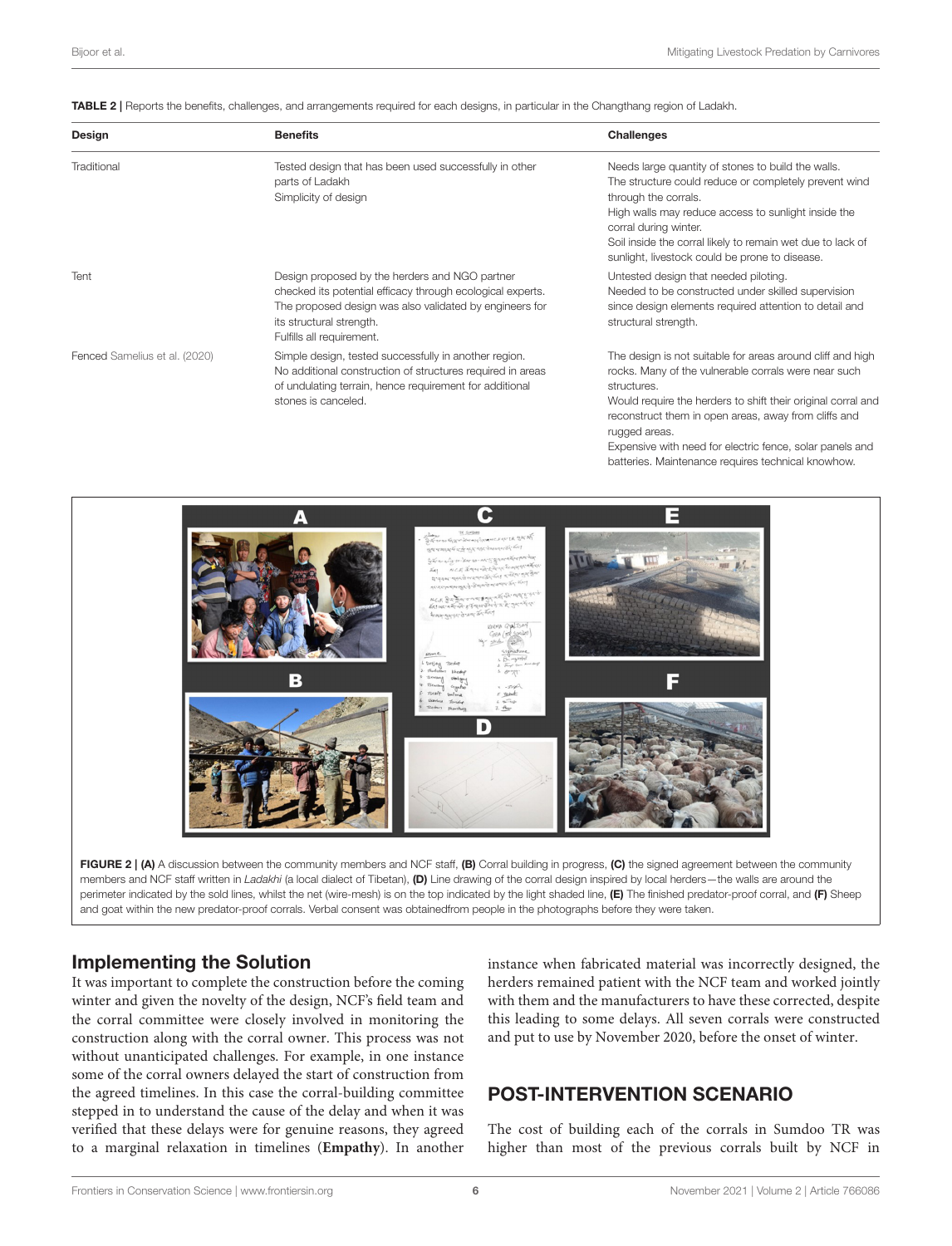Ladakh and Himachal Pradesh. This was because most of the previous corrals were much smaller and housed fewer livestock. Nonetheless, the Sumdoo TR corrals were more cost effective per livestock. In most communities where NCF has worked before, livestock is mostly corralled indoors, hence predator-proofing essentially entailed reinforcing the doors and windows of preexisting structure. However, in Sumdoo TR entire structures were needed to be made. Our field team returned to Sumdoo TR in March 2021 to check how the corrals had fared over the first winter. We conducted a FGD with the village headman and all the seven herders whose corrals were reinforced (Nyumba et al., [2018\)](#page-8-21). All seven herders had used the corral through the winter and housed all the 1,840 sheep/goats. Herders did not report any instance of depredation in any of the re-built corrals. Herders believed the new structures did not negatively impact wool growth of their Changra goats and were effective in preventing snow from accumulating inside. The herders are confident that periodic repairs or maintenance that these structures may require can be handled by them with minimal support using locally available resources. The seven herders reiterated that not having the new corral design would have likely meant accumulation of snow during the winter which often leads to livestock deaths due to hypothermia [\(Yatoo et al.,](#page-8-22) [2014\)](#page-8-22). While this indicates the success of the structures, how they persist in the long-run needs careful monitoring (**Aptness**). In depth details regarding visitation of predators to these structure also needs to be monitored. The village headman suggested during the FGD that demands for removal of carnivores have reduced as a result of this intervention, and the trust that has been built between the herders and conservation agencies. In another follow up visit in September 2021, we visited each of the seven herders individually as they were placed in dispersed summer camps, away from the village. They confirmed the structures were in good condition and the same seven herders are planning to use them in the upcoming winter. We visited the structures as well and confirmed their condition. Empowering the herders of Sumdoo TR to implement their preferred solution to a conservation problem also ensured that all this work could be done even during Covid-19 restrictions, which were particularly stringent with respect to outsider entry into Ladakh. After the success of the first seven corrals, herders of Sumdoo TR and NCF are now in discussions to re-enforce the remaining existing corrals in the village. In the September 2021 visit, seven new corrals were identified by the community to be reinforced. This is inspired by the PARTNERS approach which emphasizes the importance of long-term partnerships with local communities [\(Young et al., 2021\)](#page-8-23).

## **CONCLUSION**

While there are multiple frameworks to engage communities in conservation (e.g., [Berkes, 2007;](#page-8-24) [Mishra et al., 2017\)](#page-8-12), operationalizing these is challenging. We demonstrate how the PARTNERS principles framework for community based conservation [\(Mishra et al., 2017\)](#page-8-12) could be used on the ground to effectively implement conservation interventions together with local communities. NCF provided most, if not all, design inputs in corrals built or reinforced in communities before the engagement in Sumdoo TR. Employing the PARTNERS approach with the Sumdoo TR community highlighted that empowering the community to design and implement a conservation intervention resulted in them taking ownership of the effort, building trust with conservation agencies, and hence is potentially a long-term solution to conservation conflicts in the region.

At the outset, a good working relation with local government agencies and an experienced field team facilitated a timely response to a situation of acute conflict. Building presence took time, but was vital in establishing mutual trust and this was boosted by having local Ladakhi team members. A community although a collective, is often a heterogenous mix of individual aspirations, thought processes, and opinions [\(Mishra, 2016\)](#page-8-11). Engaging with the wider community helped us understand the challenges being faced and a possible solution relevant to the local context. For instance, often during the various meeting in Sumdoo TR, there was diversity of perspective on topics concerning which corrals were most vulnerable and what the most appropriate design would be. The various members of the community and the NGO were provided the same platform—the community meetings—to bring their expertise while remaining open to explore possibilities. Rather than imposing thoughts or actions onto the community members, we tried to facilitate a consultative process, which was led by the village headman.

Creation of unrealistic expectations by local communities from conservation organization can be an unintended output of community engagements (e.g., [Dahlberg and Burlando,](#page-8-25) [2009\)](#page-8-25). To safeguard against this, transparent and clear communication allowed for a time-bound agreement with fixed roles, responsibilities, and expected outcomes. Despite challenges and occasional delays, the work was completed on time and to the prescribed design. As part of this effort, the herders were not merely recipients of support; they were part of setting up the solution to prevent livestock depredation by carnivores. The co-developed solution relied on local knowledge of the herders thus ensuring that it was locally relevant.

While there is growing recognition for conservation to be evidence-based [\(Sutherland et al., 2004\)](#page-8-26), we believe there is an equal need for it to be context-based and inclusive of local traditional knowledge. This is an important step in de-colonizing conservation, dismantling discrimination, and achieving inclusion and representation (Chaudhury and Colla, [2020;](#page-8-27) [Trisos et al., 2021\)](#page-8-28). Prioritizing external ideas often more technically sophisticated—over local traditional knowledge can create a deep-seeded sense of discrimination leading to long-term conservation conflicts. The knowledge and experience of the local community, who are the primary stakeholder in a conservation situation, needs to be considered on a par with conservation evidence coming from other parts of the world. Without this sensitivity conservation interventions risk becoming technocratic solutions. We believe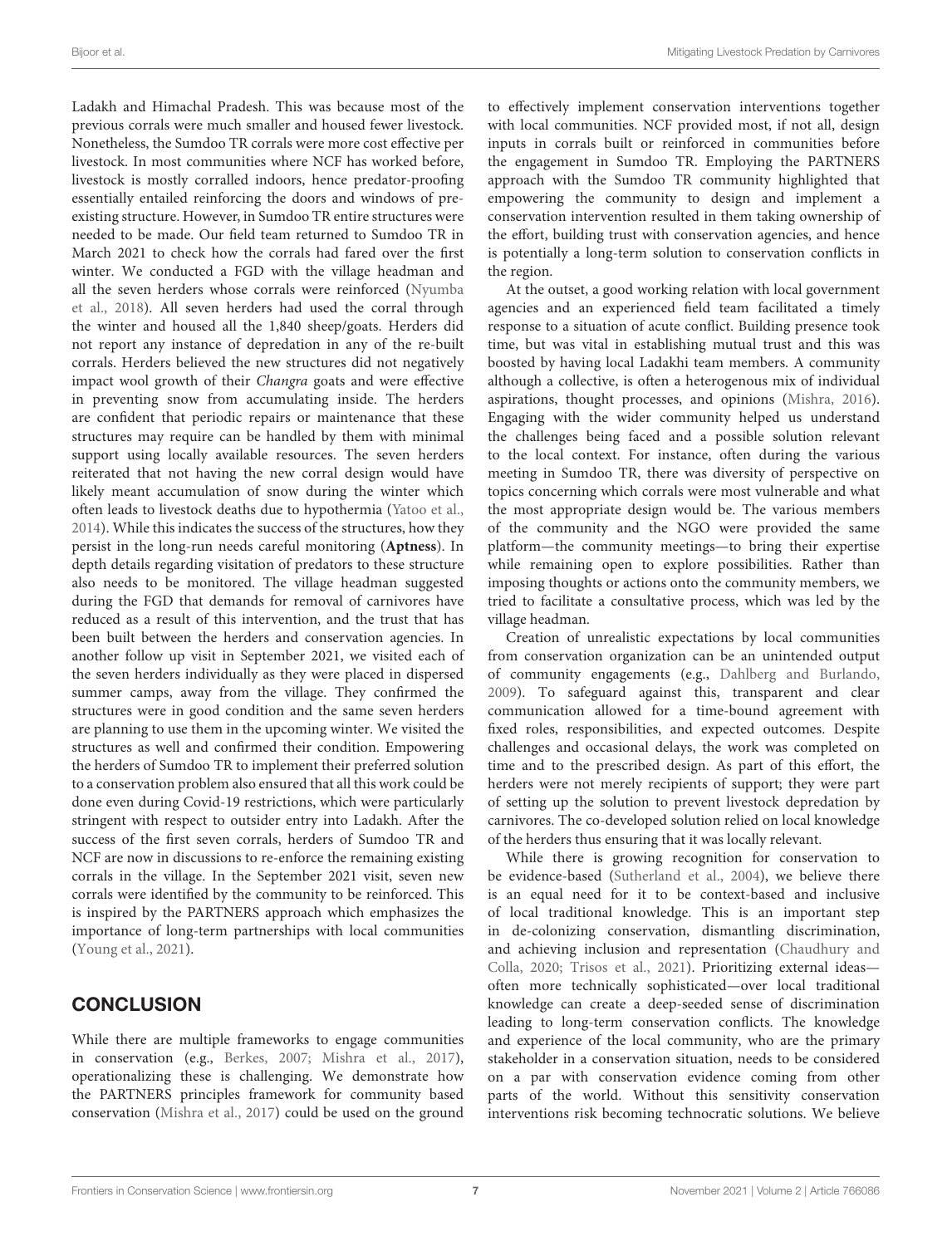that equitable partnerships between local communities and conservation agencies can help local communities be (and see themselves as) a part of conservation solutions rather than conservation problems.

# AUTHOR'S NOTE

**Ajay Bijoor** works with local communities and government agencies to plan and implement conservation action in parts of Ladakh and Himachal Pradesh in India. In over 10 years of experience, Ajay has worked with community partners to implement interventions including reinforcing nearly 50 livestock corrals and coordinating several community-based livestock insurance programs to facilitate human–wildlife coexistence. Alongside, he works with government agencies to implement various projects such as the Project Snow Leopard within India. He also supports research activities and is Assistant Program Head of the High Altitude Programme in NCF.

**Munib Khanyari** is interested in studying various factors that affect human-wildlife coexistence. While Munib's Ph.D. topic is to study disease transmission between wild and domestic ungulates in Trans-Himalayan India, he aims to support his colleagues who work with local communities to mitigate negative human-wildlife interactions.

**Rigzen Dorjay** has been leading on-ground conservation efforts such as building predator-proof corrals, creating village reserves for wild herbivores, instituting, and helping run livestock insurance programs, and conducting wildlife surveys in remote corners of his homeland, Ladakh, for over 7 year. He hails from Saspoche village in Ladakh.

**Sherab Lobzang** has been working for over 5 years toward nurturing positive human-nature relationships primarily through education modules and other on-ground conservation efforts across Ladakh. These include predator-proofing of corrals, wildlife surveys, and livestock insurance programs. She hails from an agro-pastoralost family in Kumdok village, Ladakh. She has had first-hand experiences of the various interactions pastoralist experience with wild carnivores in the landscape.

**Kulbhushansingh Suryawanshi** splits his time between conservation practice and conservation science. Over the past 15 year he has worked across the mountains of Central and South Asia. He has been helping set-up and guide on ground conservation efforts to facilitate co-existence between local pastoral communities and large carnivores. He has helped set-up and run conservation programs such as SHEN—an initiative to help local people, especially women, to earn a livelihood and engage with conservation, Snow Leopard Friendly Pashmina to help herders make their practices more wildlife friendly, livestock insurance, predator-proofing corral, and village reserves.

# DATA AVAILABILITY STATEMENT

The original contributions presented in the study are included in the article/**[Supplementary Material](#page-7-0)**, further inquiries can be directed to the corresponding author.

# ETHICS STATEMENT

Ethical review and approval was not required for the study on human participants in accordance with the local legislation and institutional requirements. Written informed consent for participation was not required for this study in accordance with the national legislation and the institutional requirements.

# AUTHOR CONTRIBUTIONS

RD led and coordinated the work on ground and assisted in this by SL. AB and RD conceived the project with critical inputs from KS. MK provided inputs throughout the life of the project. AB led the writing of the manuscript, with help from MK. KS critically revised the manuscript. All authors gave final approval for publication.

## FUNDING

This work was made possible by the generous support of the NatWest India Foundation (erstwhile RBS Foundation India), Caroline Ten Have and the Rainbow Foundation, and the Snow Leopard Trust.

## ACKNOWLEDGMENTS

We would like to thank the Department of Wildlife Protection in Ladakh, and especially the ranger of Changthang, for their support and encouragement to work with the community in Sumdoo TR. Karma Sonam played an important role during the community engagement and corral building by providing invaluable suggestions. We would like to thank Charudutt Mishra, Justine Alexander and Juliette Young for helping conceptualize the PARTNERS principles. Juliette Young also provided key inputs on an earlier draft. Lastly but most importantly, we would like to thank the community members of Sumdoo TR for their patience and enthusiasm in leading this effort on the ground.

# SUPPLEMENTARY MATERIAL

<span id="page-7-0"></span>The Supplementary Material for this article can be found [online at: https://www.frontiersin.org/articles/10.3389/fcosc.](https://www.frontiersin.org/articles/10.3389/fcosc.2021.766086/full#supplementary-material) 2021.766086/full#supplementary-material